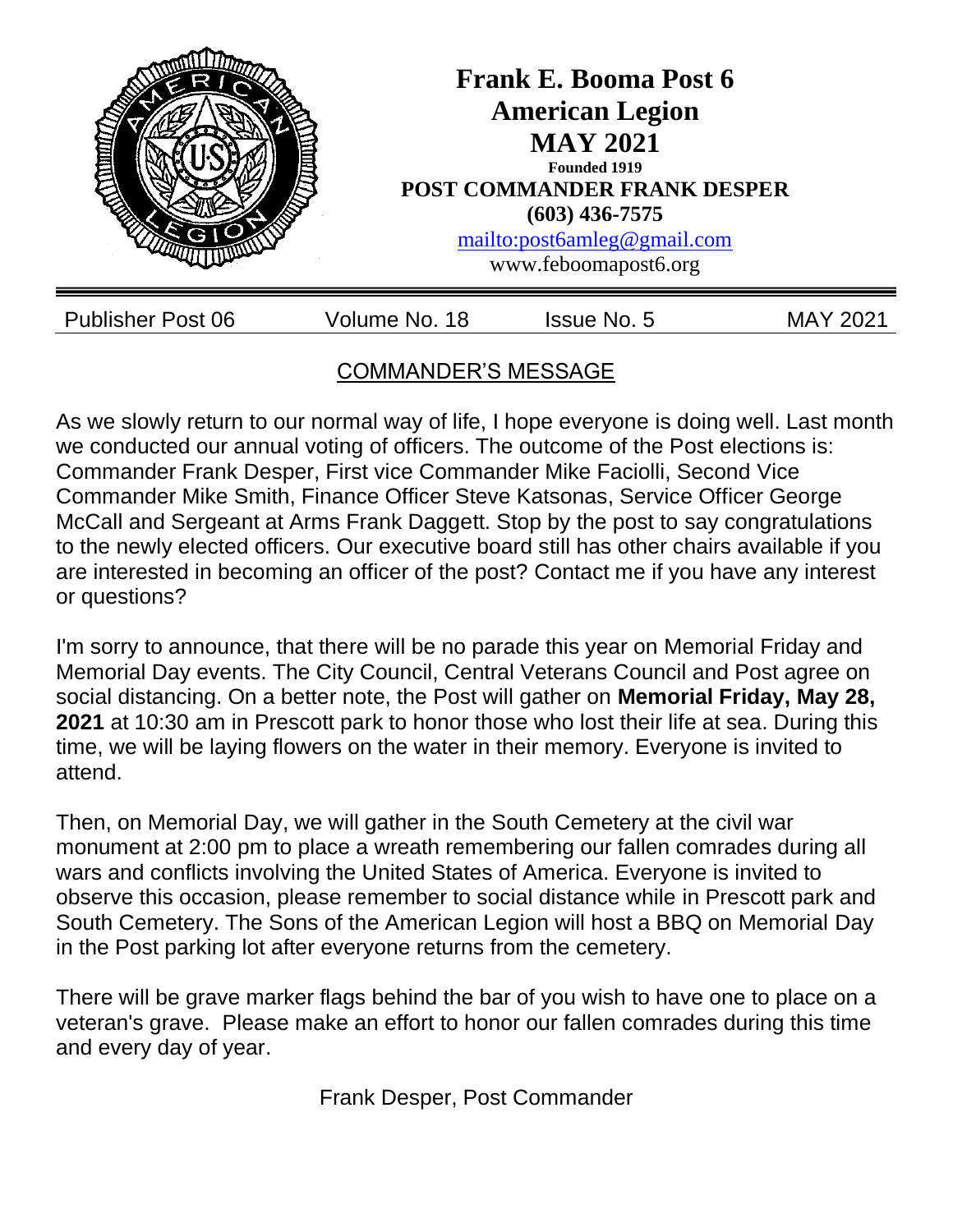#### SQUADRON COMMANDER'S MESSAGE

Hi everyone, hope everyone is doing well and in good health. With a little luck the covid virus will be behind us very shortly so we can enjoy the summer weather and our vacation time. Our next S.A.L. meeting will be held on **Wednesday, May 19, 2021** at 6:00 pm, and the next S.A.L. sponsored Surf and Turf will be held on **Saturday, May 8, 2021** at 3:00 pm. Hope to see you there! Thank you!

Michael Hunt, S.A.L. Commander

# STEWARD'S MESSAGE

I hope everyone is enjoying this lovely spring weather! We have a lot of things happening this month. Trivia is getting more and more popular. We have some new solo artists playing here this month. You won't want to miss them.

Lewis Goodwin will be preforming May  $1<sup>st</sup>$  from 7 p.m. to 9 p.m. We also have Tim Theriault playing May 8<sup>th</sup> from 8 p.m. to 11 p.m. Come in and enjoy some great live music.

We have trivia every  $2^{nd}$  and  $4^{th}$  Friday of the month. So, this month it will be May 14<sup>th</sup> & 28<sup>th</sup>. It is a lot of fun and we always have something for you to eat while you play. It is \$5 per person to play. It starts at 7 p.m. and usually goes until 9ish. Bring your friends and thinking caps. Hope to see everyone there!

As always, we have our weekly Surf & Turf every Saturday starting at 5 p.m. make sure to get here early, so you can get a seat!!

DJ Darlene will be doing karaoke every  $1^{st}$  Friday and  $3^{rd}$  Saturday of the month. This month will be May  $7<sup>th</sup>$  and May 15<sup>th</sup>, hope to see everyone there!

On Sunday May 23<sup>rd</sup>, the downstairs bar will be closed so we can paint the Grille area. The bar upstairs will be open while we paint. If there are anyone who would like to volunteer to help paint, there is a sign-up sheet at the bar, or call up and let someone know you will be able to help out. We will be starting at 9 a.m. The more volunteers the better!

May 31<sup>st</sup> is Memorial Day and we will be having a BBQ in the back park lot after the ceremony. I hope everyone has a wonderful month! Warmer weather is on its way!

Sondra Cordero, Grille Steward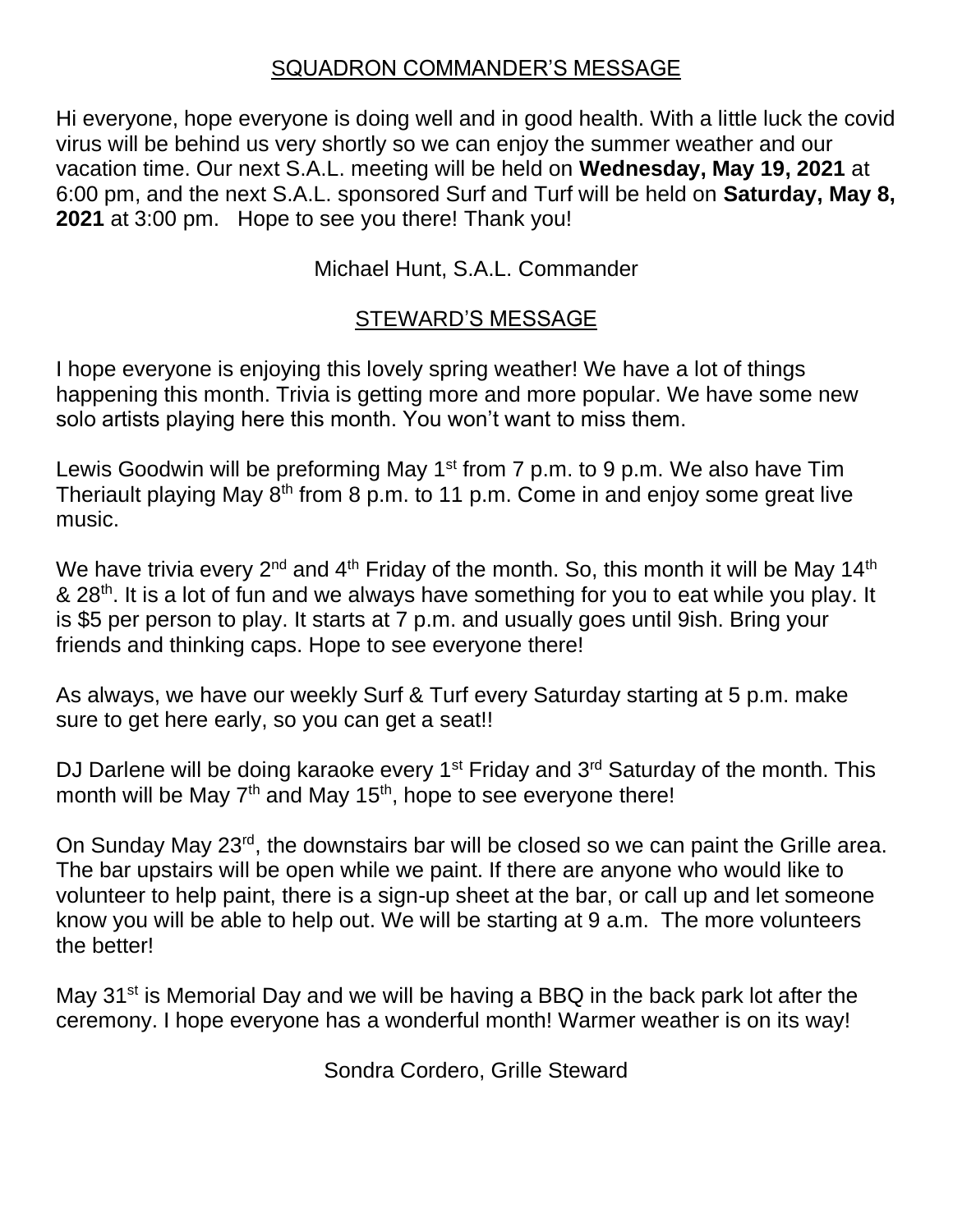### PRESIDENT'S MESSAGE

Hello Ladies: Congratulations to the newly elected officers in the Auxiliary, Sons of The American Legion and the Legion. Let's work as a family and get some good things accomplished. During the Summer and early Fall we will have a box for a collection of school supplies. This is under our **Give 10** program which is scheduled for October. We will check with teachers in the grammar and/or middle school to see what supplies are needed. As I mention every month, we need volunteers to handle the money for our Surf and Turf. It's for 2 hours one time a month. Karyl and I do it mostly and if Sondra isn't calling, she also volunteers. So, think about it so we can be sure to have coverage when it's our turn. Participation at meetings have been nonexistent. We can't vote of any motions unless we have a quorum. We meet once a month for about 1 hour. If no one shows up at a meeting, we don't have volunteers for any programs and we become useless to the causes we need to work.... community, children, veterans, military, and many others. If you are unable to attend meetings, but would like to help out once in a while for a couple of hours, at least one time, please let me know.

Judi Fountas, Unit President

### MEMORIAL DAY

It doesn't look like we will have a parade this year but we're shooting for next year for sure. **The Central Veterans Council** will be placing flags in the cemetery. See Karen Hemstrought if you want to help place the flags. Bev Stone, Secretary, will place the wreaths. We can still honor the deceased as they deserved to be remembered. The council will sponsor the yearly cookout but it will be held on the Legion grounds so alternate parking is in order. We will have the usual meats, etc. but will be looking for the ladies to donate side dishes. I will have a sign-up sheet on the bulletin board and if you want to make a dish just sign your name and what you will be bringing. SAL Commander Mike will again be in charge of the cookout. Any questions, see CVC President Frank Desper. Thank you for any help you can give.

Judi Fountas, CVC Treasurer

SURF & TURF SCHEDULE MAY 1st – Post  $MAX 8th - S.A.L.$ MAY 15th – Unit MAY 22th – Post MAY 29th – Post

GRILLE SCHEDULE MAY 1st – Lewis Goodwin MAY 7th – DJ Darlene MAY 10th – Tim Theriault MAY 14th – Trivia Night MAY 15th – DJ Darlene MAY 28rd – Trivia Night